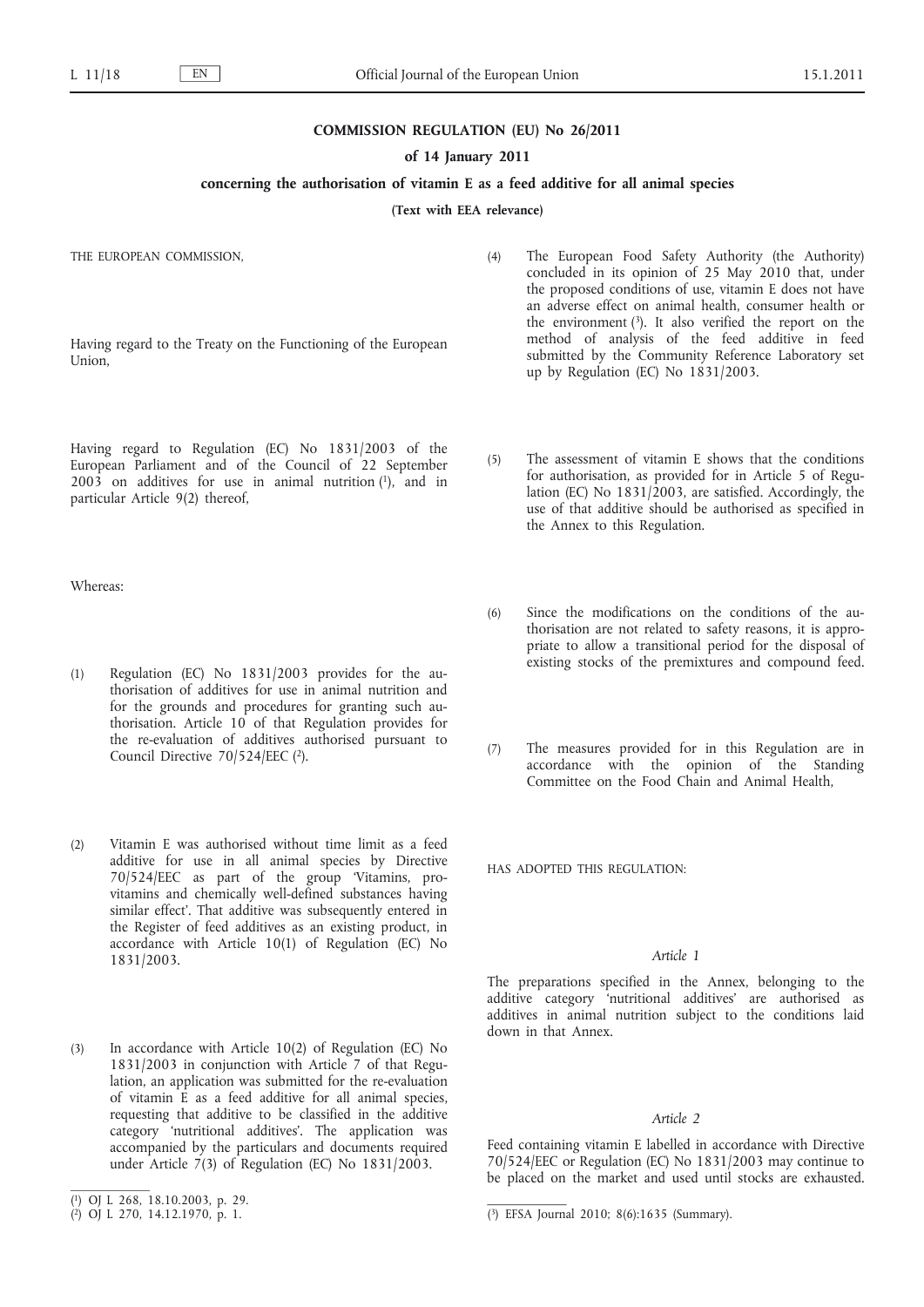# *Article 3*

This Regulation shall enter into force on the 20th day following its publication in the *Official Journal of the European Union*.

This Regulation shall be binding in its entirety and directly applicable in all Member States.

Done at Brussels, 14 January 2011.

*For the Commission The President* José Manuel BARROSO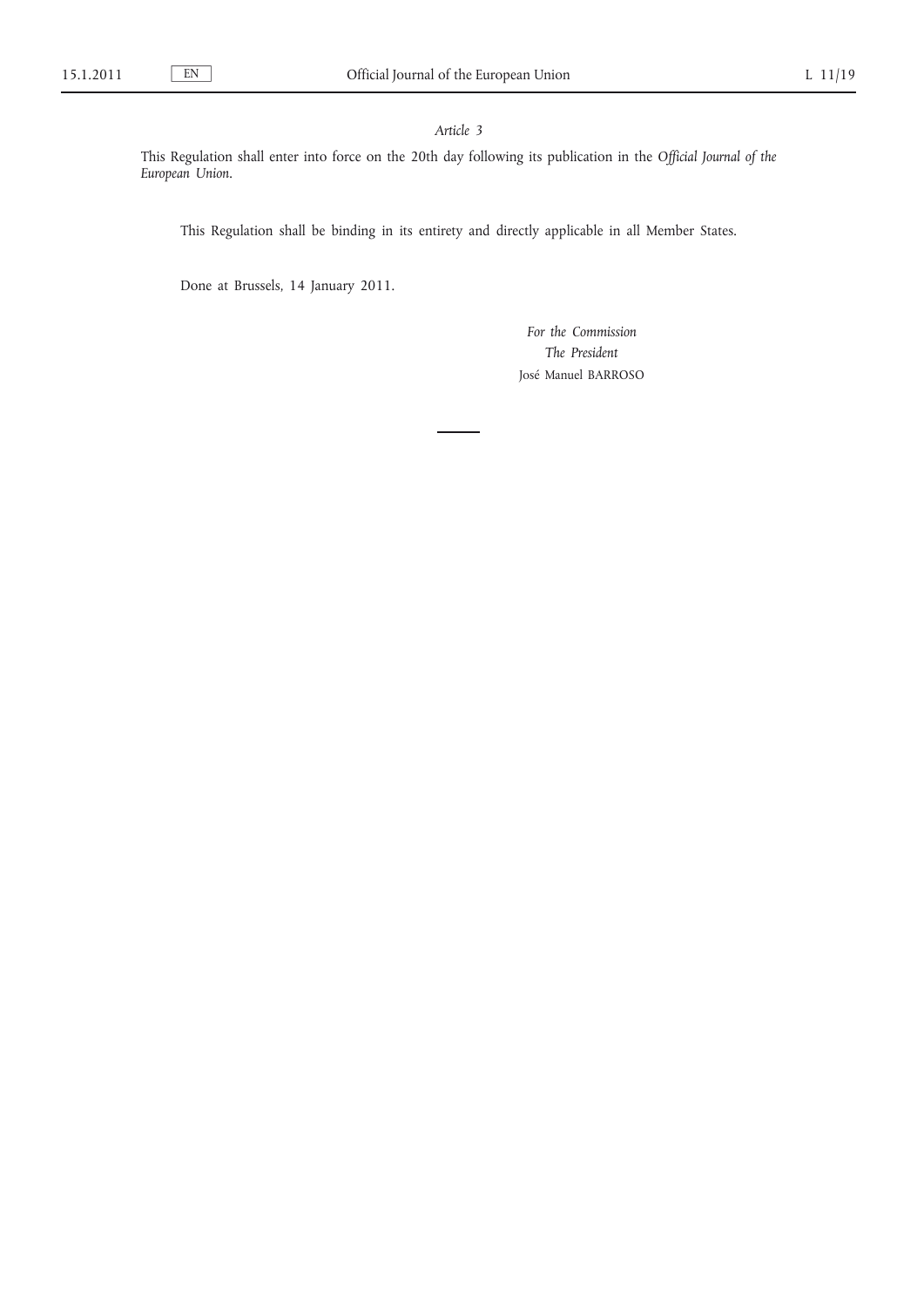| Identification<br>number of<br>the additive | Additive                                      | Chemical formula, description, methods of analysis                                                                                                                                                                                                                                                                                                                                                                                                                                                                                             | Species or<br>category of<br>animal | Maximum<br>age | Minimum<br>content | Maximum<br>content       | Other provisions                                                                                                                                                                                                                                                                                                                                                                   | End of period of<br>authorisation |
|---------------------------------------------|-----------------------------------------------|------------------------------------------------------------------------------------------------------------------------------------------------------------------------------------------------------------------------------------------------------------------------------------------------------------------------------------------------------------------------------------------------------------------------------------------------------------------------------------------------------------------------------------------------|-------------------------------------|----------------|--------------------|--------------------------|------------------------------------------------------------------------------------------------------------------------------------------------------------------------------------------------------------------------------------------------------------------------------------------------------------------------------------------------------------------------------------|-----------------------------------|
|                                             |                                               | Nutritional additives: Vitamins, pro-vitamins and chemically well-defined substances having similar effect                                                                                                                                                                                                                                                                                                                                                                                                                                     |                                     |                |                    |                          |                                                                                                                                                                                                                                                                                                                                                                                    |                                   |
| 3a700                                       | Vitamin E/all-rac-alpha-tocopheryl<br>acetate | Active substance<br>all-rac-alpha-tocopheryl acetate: $C_{31}H_{52}O_3$<br>CAS No 7695-91-2<br>all-rac-alpha-tocopheryl<br>Purity criteria:<br>acetate $> 93%$<br>Methods of analysis<br>1. For the determination of vitamin E<br>(oil form) in feed additives: European<br>Pharmacopoeia EP-0439.<br>2. For the determination of vitamin E<br>(powder form) in feed additives:<br>European Pharmacopoeia EP-0691.<br>3. For the determination of the level of<br>authorised vitamin E in feed: Commission<br>Regulation (EC) No 152/2009 (1). | All animal<br>species               |                |                    | $\overline{\phantom{a}}$ | 1. If vitamin E content is mentioned<br>in the labelling, the following<br>equivalencies for the units of<br>measurement of the contents<br>shall be used:<br>$-1$ mg all-rac-alpha-tocopheryl<br>$acetate = 1$ IU<br>$-1$ mg RRR-alpha-tocopherol =<br>1,49 IU<br>$-1$ mg RRR-alpha-tocopheryl<br>$acetate = 1,36$ IU<br>2. Vitamin E may be used also via<br>water for drinking. | 4 February 2021                   |
|                                             | Vitamin E/RRR alpha tocopheryl<br>acetate     | Active substance<br>RRR alpha tocopheryl acetate: $C_{31}H_{52}O_3$<br>CAS No 58-95-7<br>Purity criteria: RRR-alpha-tocopheryl acetate<br>> 40%<br>Methods of analysis<br>1. For the determination of vitamin E<br>(oil form) in feed additives: European<br>Pharmacopoeia EP-1257.<br>2. For the determination of vitamin E<br>(powder form) in feed additives:<br>European Pharmacopoeia EP-1801.<br>3. For the determination of the level of<br>authorised vitamin E in feed: Commission<br>Regulation (EC) No 152/2009.                    |                                     |                |                    |                          |                                                                                                                                                                                                                                                                                                                                                                                    |                                   |

L 11/20 Official Journal of the European Union 15.1.2011 20.1.2011 15.1.2011 20.1.2011 15.1.2011 20.1.2011 20. Official Journal of the European Union

15.1.2011

 $11/20$ 

 $\boxed{\phantom{\begin{bmatrix}1\end{bmatrix}}}$